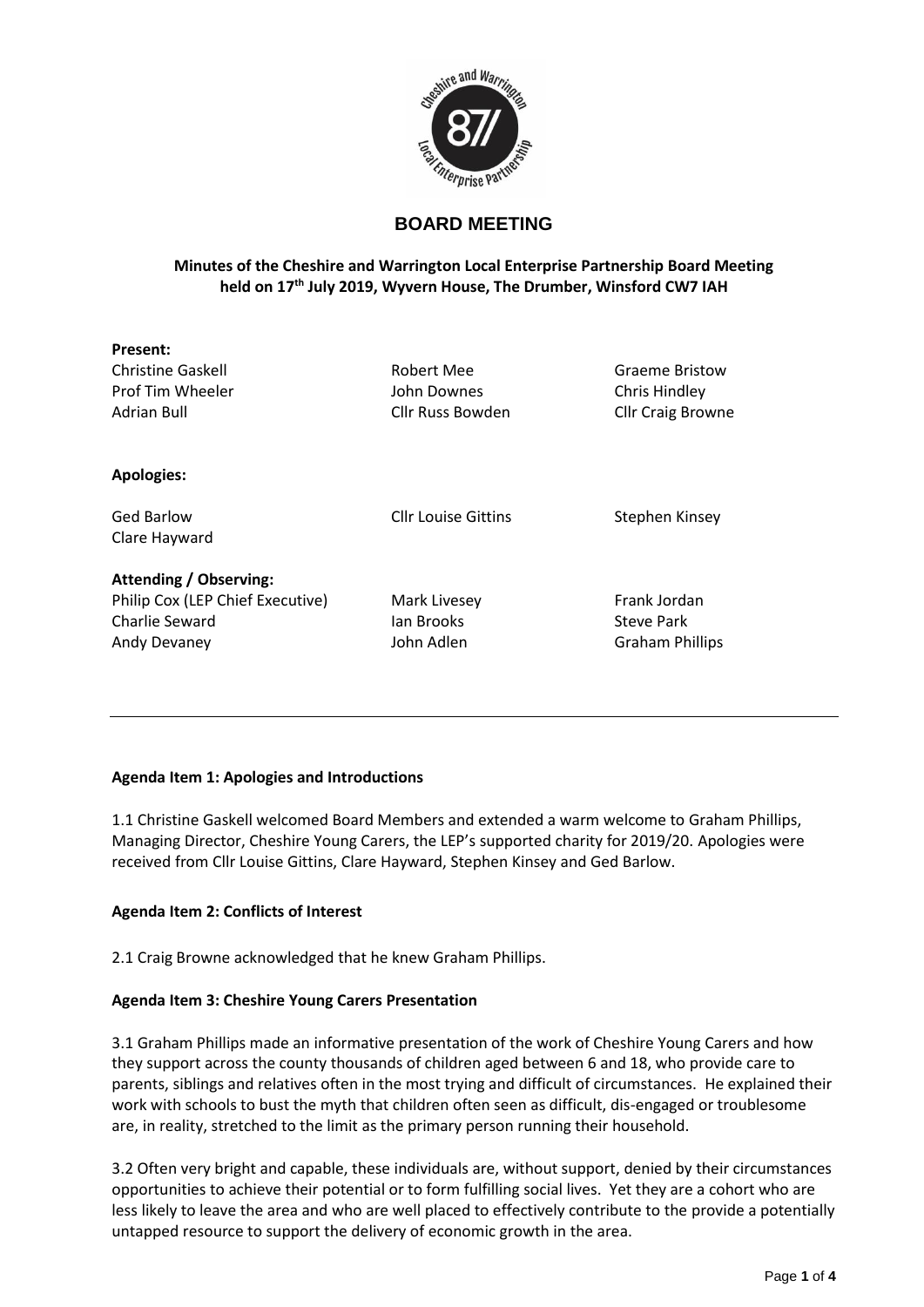### 3.3 In response to Graham's request for support by the LEP, the Board resolved to

- provide opportunities for Cheshire Young Carers to attend LEP events during 2019/20, particularly those directed at businesses, where they could showcase their work and activities;
- offer staff one paid day of volunteering to support CYC's Fun Packed Summer of Activities.
- Those present from Marketing Cheshire agreed similar measures.

#### **Agenda Item 4: Public Presentation**

4.1 No members of the public were present.

#### **Agenda Item 5: Minutes of the Meeting held on 15 May 2019**

5.1 The minutes were agreed as a true and accurate record.

#### **Agenda Item 6: Chief Executive's report**

6.1 The Board noted the report.

6.2 The Chief Executive then provided an update on the recruitment campaign for Boards of the LEP and Marketing Cheshire and sub-committee members of the LEP:

- The campaign started in March and resulted in 45 candidates being interviewed. The standard of applications was very high and, as a result, a full complement of 21 candidates would be offered appointments. Some have served a term on sub-committees for the LEP and are being re-appointed.
- The board accepted all the recommendations and resolved to appoint them to the positions.
- The names of individuals will be published following formal acceptances.
- The Chief Executive reminded the board that following the delegation of decision-making powers to sub-committees, attendance at meetings was of increased importance. Members of the public may attend meetings and it is important that sub-committees remain quorate and that meetings are not cancelled at the last minute.
- The board thanked Ged Barlow, Steve Parks, and Robert Davis and staff involved in managing the campaign, organising and attending interviews.
- Graham Bristow invited existing board members to ensure new members will be given the support they need to quickly understand the workings of the LEP and Marketing Cheshire in addition to the induction programme that the executive will prepare for them.
- It was agreed that the September board discussion forum would be a social event to welcome all new board and sub committee members.

6.3 The Chair and Chief Executive provided a brief update regarding the approach being taken to replace Warren Ralls at the LEP Network.

#### **Agenda Item 7: Growth Hub Presentation**

7.1 Andy Devaney, Director of Business Growth and Innovation, provided the Board with an update on progress made by the Growth and Skills Hub since December, and what has been done in a matter of a few months.

7.2 He reported that while we have not engaged with as many businesses as hoped for, the quality of the engagements we are making is high. The presentation highlighted some excellent case studies.

7.3 It is early days but the Board and Growth and Skills team are focussed on delivering real achievements and outcomes that support the wider economic strategy and aims of the LEP and the subregion. The Chair emphasised the need to ensure emphasis on both Growth and Skills and to develop robust measures to demonstrate the efficacy of our activities.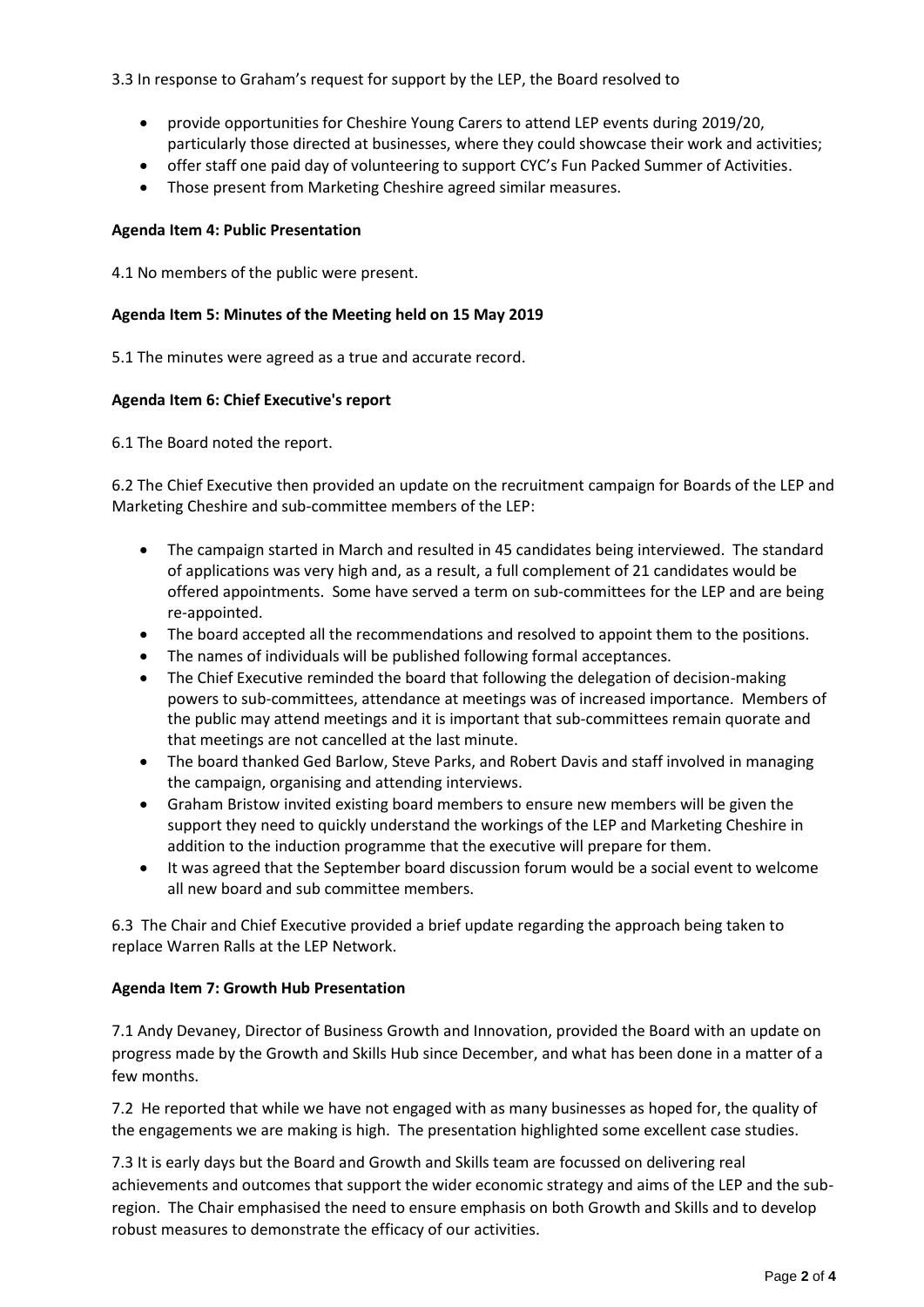7.4 Ian Brooks reminded the board that the Growth and Skills Hub were driving a "step-change" in the LEP's volume of information and data sharing and that it will be important to invest in Information Technology to ensure continued compliance with data legislation.

### **Agenda Item 8: Enterprise Zone Presentation**

8.1 John Adlen presented the latest update on the substantial investment in the Enterprise Zones and the exciting pipeline of projects. In particular, the regeneration of Newbridge Road in Ellesmere Port and projects at Hooten Park, were mentioned because prior to the Enterprise Zone status, these areas had been largely "un-investible" locations. Developments at Alderley Park were also highlighted.

8.2 The LEP is presently trying to establish an innovative "line of credit" to further invest in projects that, in time, will generate very significant amounts return, in the form of retained business rates for further investment.

8.3 The Chair proposed Board visits to some of the locations to better understand the projects and drivers of success, which will help our ability to engage with a variety of stakeholders.

8.4 When asked about the likelihood of future sites being designated Enterprise Zones or existing locations being expanded, the Chief Executive indicated this is not current policy. However, alternative models are being considered to support investment associated with e.g. HS2.

### **Agenda Item 9: Approval of Annual Report and Accounts 2018/19**

9.1 Tim Wheeler informed the Board that the Finance and Audit Committee had received and reviewed a unqualified ("clean") set of accounts at its meeting on the 16<sup>th</sup> July.

9.2 He explained that the LEP had achieved a small operating surplus, but that an accounting adjustment to pension provisions had resulted in a deficit being transferred to reserves. The F& A committee was nevertheless comfortable with the level of reserves held by the LEP. Guarantees from our Local Authority members ensure that the pension liabilities are of no material concern to the Board.

9.3 These factors considered, he was happy to recommend the report and accounts which were duly approved and signed on behalf of the board.

#### **Agenda Item 10: Board Sub-Committee Reports**

10.1 It was noted that:

- The Strategy Committee had approved work to begin on three business cases:
	- o Crewe Hub Access
	- o Winnington Swing Bridge
	- o Warrington "Last Mile"
- Adrian Bull would chair a Marketing and Communications Board, initially to meet every 3 weeks.

#### **Agenda Item 11: Any Other Business**

**11.1** The board was informed that both Winsford and Crewe had passed the first stage towards funding from the Future High Streets Fund. There are still several more stages to negotiate.

#### **Date and Time of Next Meetings:**

Discussion Forum (non-public event) Wednesday 18 th September 4:30pm.

Board Meeting (public) Wednesday 16<sup>th</sup> October 4:30pm